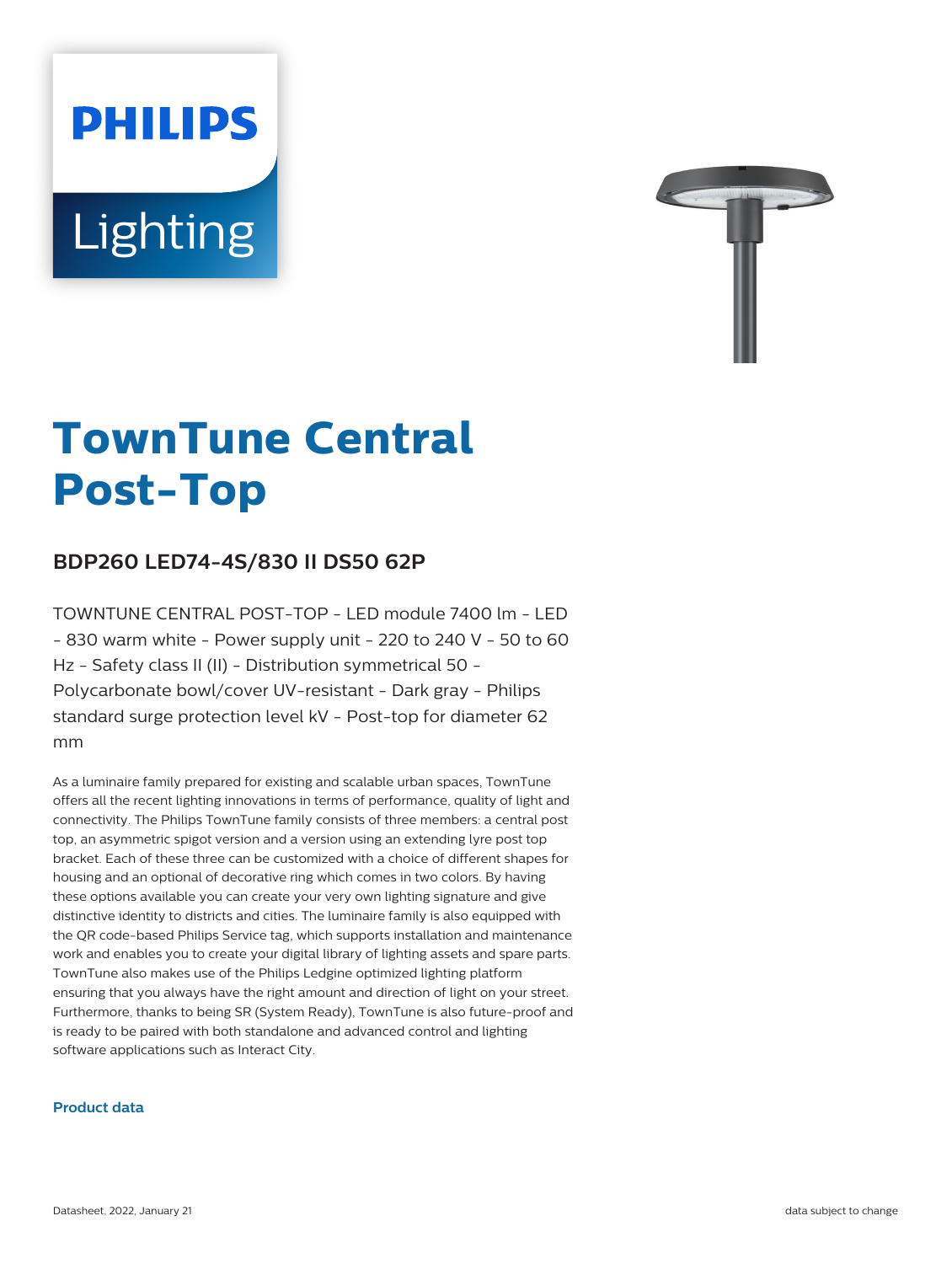# **TownTune Central Post-Top**

| <b>General information</b>                  |                                           |
|---------------------------------------------|-------------------------------------------|
| Lamp family code                            | LED74 [ LED module 7400 lm]               |
| Light source color                          | 830 warm white                            |
| Light source replaceable                    | Yes                                       |
| Number of gear units                        | 1 unit                                    |
| Driver/power unit/transformer               | PSU [ Power supply unit]                  |
| Driver included                             | Yes                                       |
| Optical cover/lens type                     | PC-UV [ Polycarbonate bowl/cover UV-      |
|                                             | resistant]                                |
| Luminaire light beam spread                 | 152° x 155°                               |
| <b>Control interface</b>                    |                                           |
| Connection                                  | CI [ Internal connector]                  |
| Cable                                       |                                           |
| <b>Protection class IEC</b>                 | Safety class II (II)                      |
| <b>Flammability mark</b>                    | F [ For mounting on normally flammable    |
|                                             | surfaces)                                 |
| CE mark                                     | CE mark                                   |
| <b>ENEC mark</b>                            | <b>ENEC</b> mark                          |
| <b>Warranty period</b>                      | 5 years                                   |
| Optic type outdoor                          | Distribution symmetrical 50               |
| <b>Remarks</b>                              | * At extreme ambient temperatures the     |
|                                             | luminaire might automatically dim down to |
|                                             | protect components                        |
| Constant light output                       | No                                        |
| Number of products on MCB of 16 A type B 10 |                                           |
| <b>EU RoHS compliant</b>                    | Yes                                       |
|                                             |                                           |
| Light source engine type                    | LED                                       |
| Service tag                                 | Yes                                       |
| <b>Product family code</b>                  | BDP260 [ TOWNTUNE CENTRAL POST-           |
|                                             | TOP]                                      |
|                                             |                                           |
| <b>Light technical</b>                      |                                           |
| Upward light output ratio                   | 0                                         |
| Standard tilt angle posttop                 | 0°                                        |
| Standard tilt angle side entry              |                                           |
|                                             |                                           |
| <b>Operating and electrical</b>             |                                           |
| <b>Input Voltage</b>                        | 220 to 240 V                              |
| <b>Input Frequency</b>                      | 50 to 60 Hz                               |
| Inrush current                              | 43 A                                      |
| Inrush time                                 | $0.26$ ms                                 |
| <b>Power Factor (Min)</b>                   | 0.98                                      |
|                                             |                                           |
| <b>Controls and dimming</b>                 |                                           |
| Dimmable                                    | No                                        |
|                                             |                                           |
| <b>Mechanical and housing</b>               |                                           |
| <b>Housing Material</b>                     | Aluminum die-cast                         |
| <b>Reflector material</b>                   | Acrylate                                  |
| Optic material                              | Polymethyl methacrylate                   |

| <b>Fixation material</b>            | Aluminum                                                            |
|-------------------------------------|---------------------------------------------------------------------|
| <b>Mounting device</b>              | 62P   Post-top for diameter 62 mm]                                  |
| Optical cover/lens shape            | Convex lens                                                         |
| Optical cover/lens finish           | Clear                                                               |
| Overall height                      | 187 mm                                                              |
| <b>Overall diameter</b>             | 477 mm                                                              |
| Effective projected area            | $0.042 \text{ m}^2$                                                 |
| Color                               | Dark gray                                                           |
| Dimensions (Height x Width x Depth) | $187 \times$ NaN $\times$ NaN mm (7.4 $\times$ NaN $\times$ NaN in) |
|                                     |                                                                     |

#### **Approval and application**

| Ingress protection code                | IP66   Dust penetration-protected. jet-    |
|----------------------------------------|--------------------------------------------|
|                                        | proofl                                     |
| Mech. impact protection code           | IK10 [20 J vandal-resistant]               |
| Surge Protection (Common/Differential) | Philips standard surge protection level kV |

| Initial performance (IEC compliant)   |                        |
|---------------------------------------|------------------------|
| Initial luminous flux (system flux)   | 5106 lm                |
| Luminous flux tolerance               | $+/-7%$                |
| Initial LED luminaire efficacy        | 91 lm/W                |
| Init. Corr. Color Temperature         | 3000 K                 |
| Init. Color Rendering Index           | >80                    |
| Initial chromaticity                  | (0.410, 0.390) SDCM <5 |
| Initial input power                   | 56 W                   |
| Power consumption tolerance           | $+/-10%$               |
| Init. Color Rendering Index Tolerance | $+/-2$                 |

#### **Over time performance (IEC compliant)**

| Control gear failure rate at median useful 10 % |  |
|-------------------------------------------------|--|
| life 100000 h                                   |  |
| Lumen maintenance at median useful life* L96    |  |
| 100000h                                         |  |

**Material Nr. (12NC)** 912300024265 **Net Weight (Piece)** 6.800 kg

# **Application conditions** Ambient temperature range  $-40$  to +50 °C **Performance ambient temperature Tq** 25 °C **Maximum dim level** 10% **Product data Full product code** 871869986502300 **Order product name** BDP260 LED74-4S/830 II DS50 62P **EAN/UPC - Product** 8718699865023 **Order code** 86502300 **Numerator - Quantity Per Pack** 1 **Numerator - Packs per outer box** 1



#### Datasheet, 2022, January 21 2 data subject to change